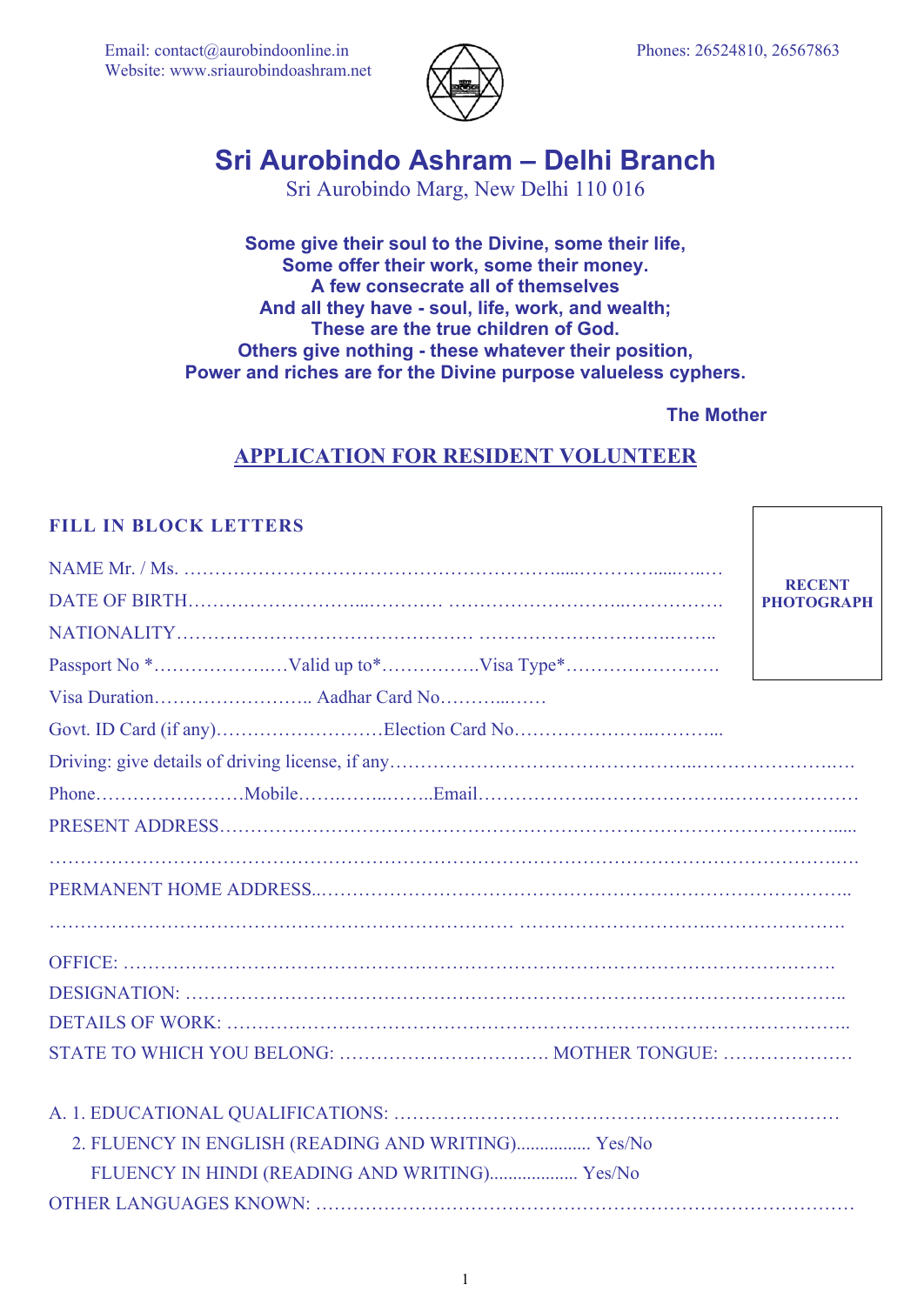#### B. AREA OF EXPERTISE EXTRA CURRICULAR ACTIVITIES:

| HEALTH |
|--------|

#### Biometrics:

|  | Height (in cms) Weight in (Kgs)Blood Group (with Rh Factor) |
|--|-------------------------------------------------------------|
|  |                                                             |

(a) Have you suffered from any serious ailment? Yes/No

| .<br>. |
|--------|

(b) Do share any medical needs that you have.

(c) In case of medical emergency do you have Medical insurance and is it applicable in India to what date ? ………………………………………………………………………………………………………………….

…………………………………………………………..

### **QUALIFICATIONS**

| Examination<br>Passed  | Institution | University/Board $\&$<br><b>Year of Passing</b> | Medium of<br>Instruction | Percentage<br>of Marks | <b>Subjects</b><br>Taken |
|------------------------|-------------|-------------------------------------------------|--------------------------|------------------------|--------------------------|
| Matric/ $10th$         |             |                                                 |                          |                        |                          |
| Inter/ $12th$          |             |                                                 |                          |                        |                          |
| Graduation             |             |                                                 |                          |                        |                          |
| <b>Post Graduation</b> |             |                                                 |                          |                        |                          |
| Ph. D/B.Ed/M.Ed        |             |                                                 |                          |                        |                          |
| Any other              |             |                                                 |                          |                        |                          |

Special appointments you may have held in the course of your previous employment:

### **MARITAL STATUS:**

| (a) Are you married? Yes/No    |  |
|--------------------------------|--|
| (b) Are you a divorcee? Yes/No |  |
|                                |  |
|                                |  |
|                                |  |
|                                |  |
|                                |  |
|                                |  |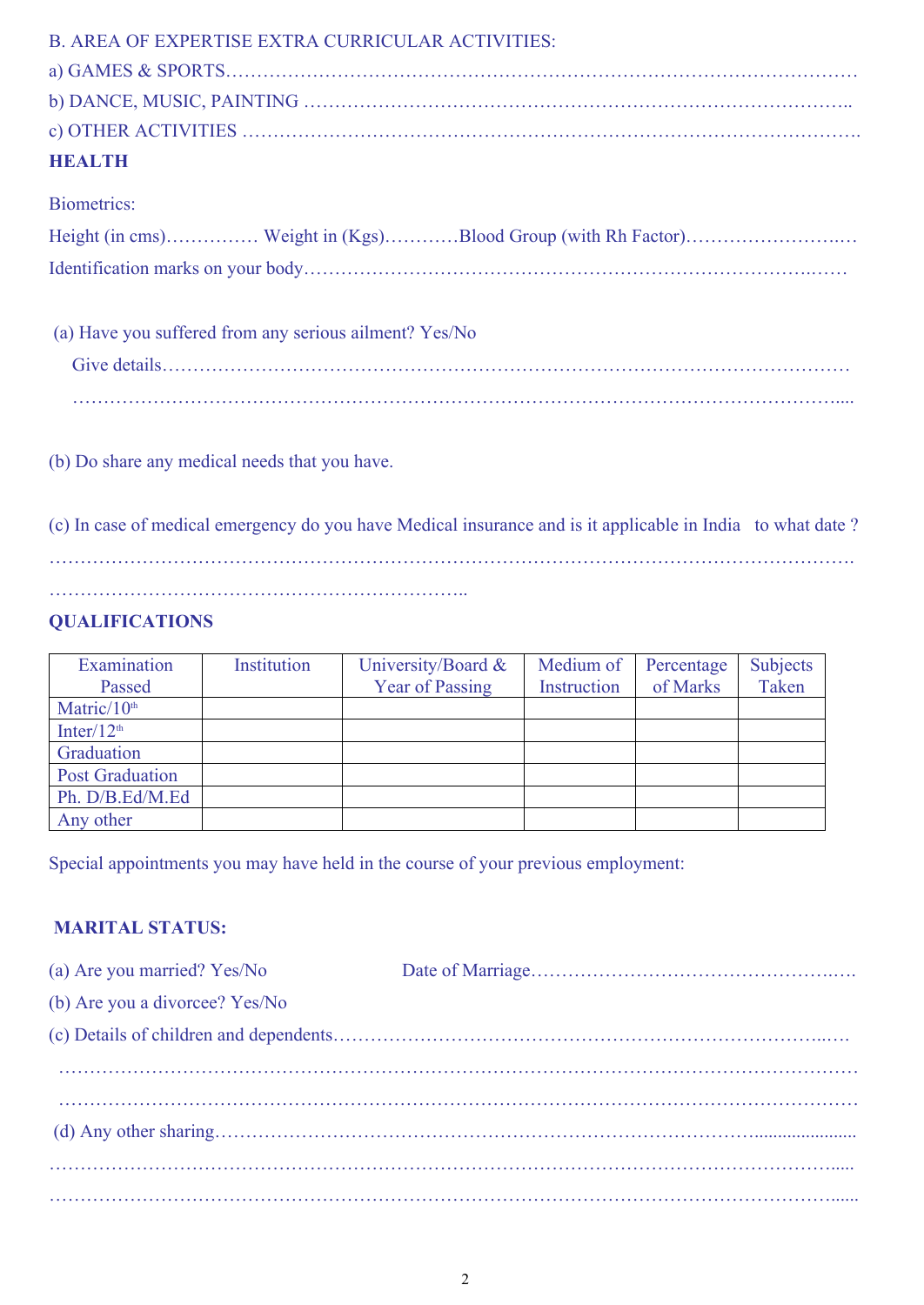## **FINANCIAL POSITION (Please specify net wealth and Interest/Dividend/Pension/any other incomes)**

YOUR MONTHLY INCOME: - ………………………………………………………………………..

#### **FAMILY DETAILS**

| Name     | Relation | Age | Profession with details | <b>Annual Income</b> |
|----------|----------|-----|-------------------------|----------------------|
| . .      |          |     |                         |                      |
| <u>.</u> |          |     |                         |                      |
| <u>.</u> |          |     |                         |                      |
| 4.       |          |     |                         |                      |

## NUCLEAR OR JOINT FAMILY: ……………………………………………………………………………

### DETAILS OF SPOUSE'S WORK AND TELEPHONE NUMBER:

**WHY DO YOU WISH TO JOIN THE ASHRAM**

#### **SPIRITUAL INTEREST & ASPIRATION**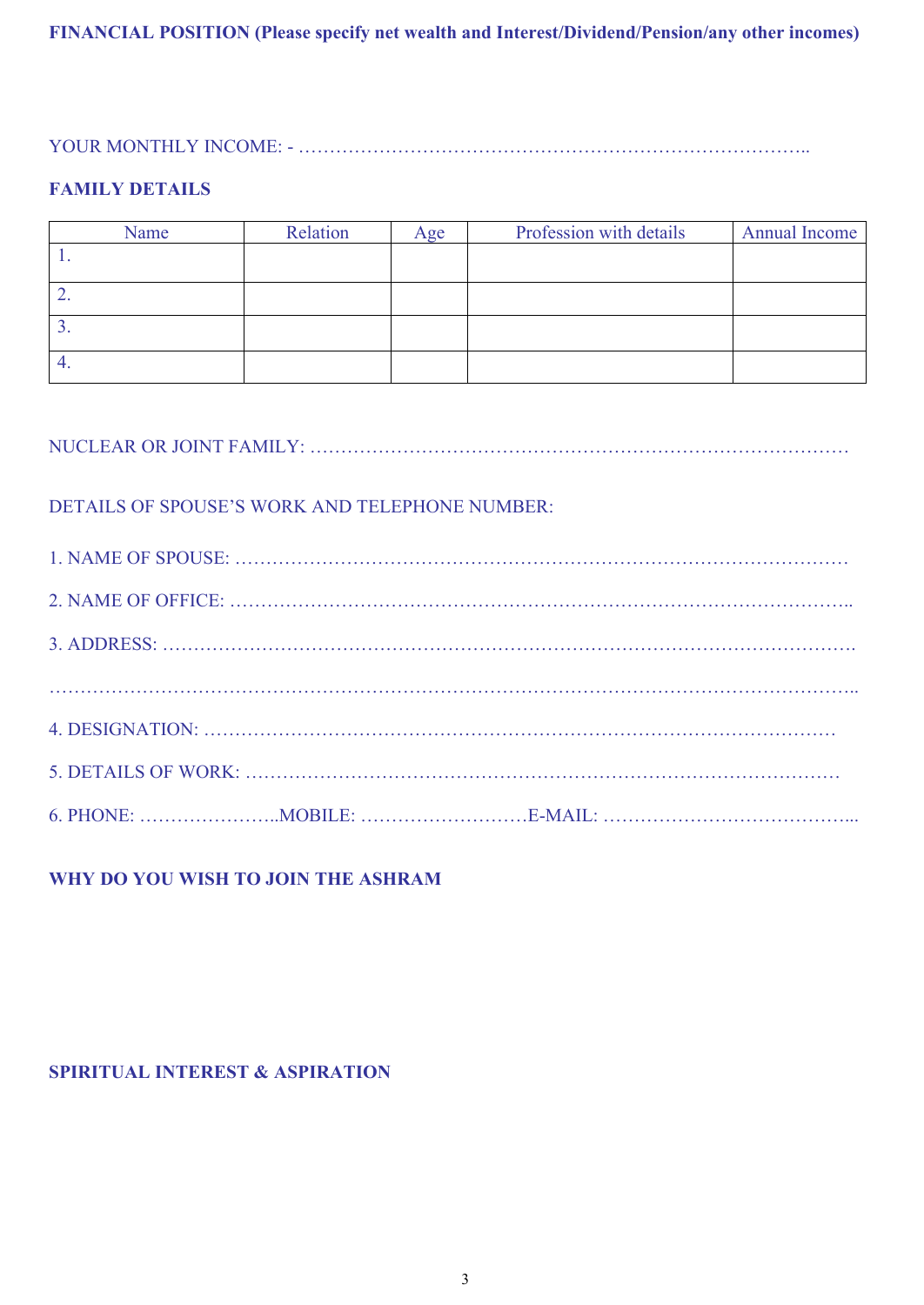- (a) What are your spiritual interests & aspirations?
- (b) Have you studied any works of Sri Aurobindo and the Mother? If so, Give details.

## DETAILS OF VOLUNTEER WORK:

| d) What was the last occupation you had and what was your nature of work |
|--------------------------------------------------------------------------|
|                                                                          |
|                                                                          |

#### **NAMES AND ADDRESS OF REFERENCES**

|    | (Preferably of people connected with the Sri Aurobindo Ashram) |                                                                            |  |
|----|----------------------------------------------------------------|----------------------------------------------------------------------------|--|
|    | (Names of relatives are not to be given as references)         |                                                                            |  |
| 1. |                                                                |                                                                            |  |
|    |                                                                |                                                                            |  |
|    |                                                                |                                                                            |  |
| 2. |                                                                |                                                                            |  |
|    |                                                                |                                                                            |  |
|    |                                                                |                                                                            |  |
|    |                                                                | Contact addresses of Relatives/Friends to be informed in case of emergency |  |
|    |                                                                |                                                                            |  |
| 1. |                                                                |                                                                            |  |
|    |                                                                |                                                                            |  |
|    |                                                                |                                                                            |  |
|    |                                                                |                                                                            |  |
| 2. |                                                                |                                                                            |  |
|    |                                                                |                                                                            |  |
|    |                                                                |                                                                            |  |